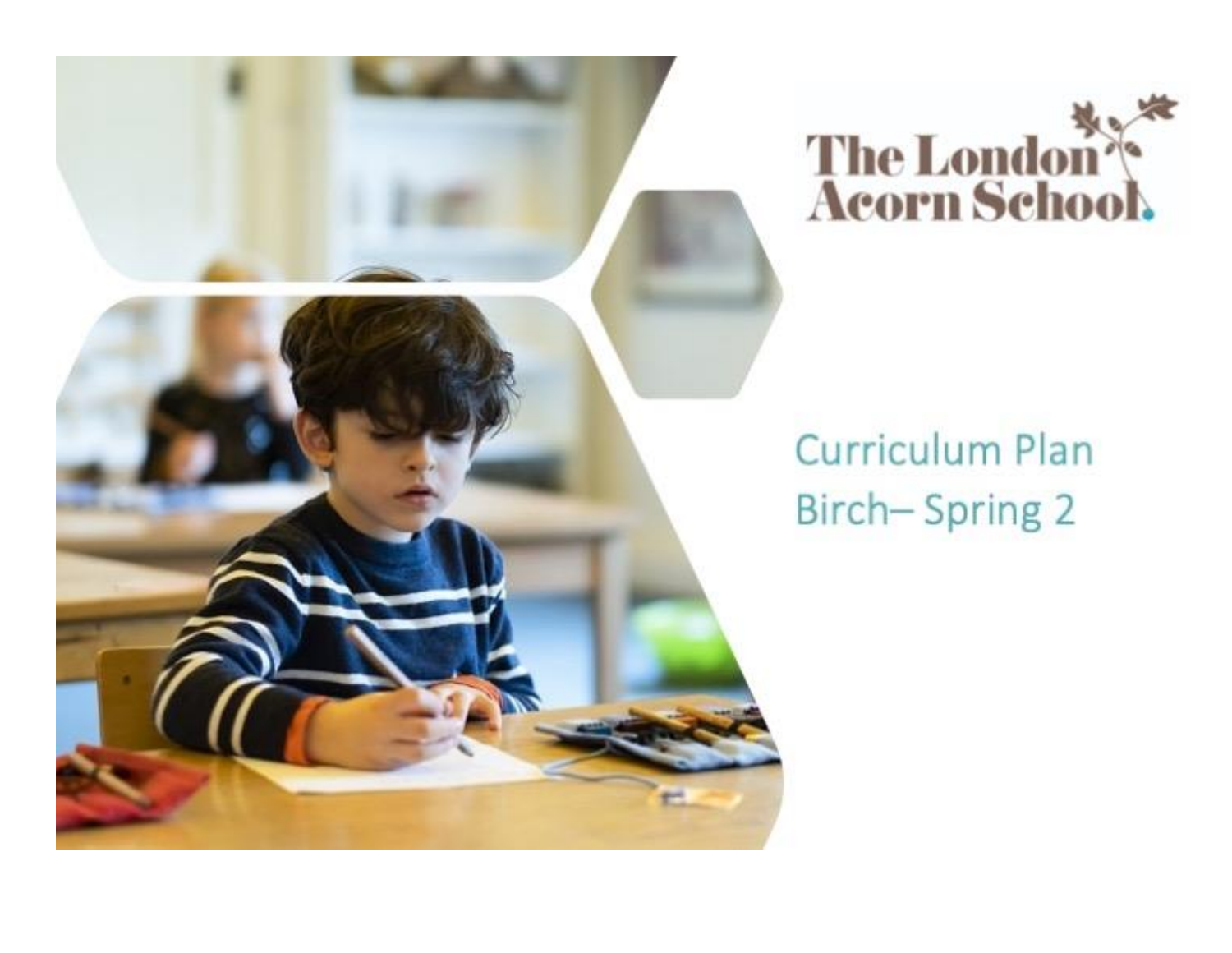# Programmes of Study



### Class/ Year class 2 year 3 Term Spring Second half term

### Unit title : LIGHT, CAMERA, ACTION

#### Literacy Genres

Dialogue & Plays: BFG: A Play, *David Wood* (3 weeks) Instructions (2 weeks)

#### Reading Enhancements Rohal Dahl – The BFG A Set of Plays

### **Literacy**

#### Grammar

To use capitalisation for other purposes e.g., for personal titles *(Mr, Miss),* headings, book titles, emphasis.

#### Writing to entertain:

Stories (Including re-telling, personal experiences real & fictional) Descriptions Poetry In character role (letter to recount / dairy entry)

#### Writing to inform:

Recount – First-hand experience Instructions – First-hand experience NCR – Information booklet Explanation – Observed process Letter

#### Progression in Reading Comprehension

Vocabulary /Inference/ predict/ explain/ retrieve/ summarise Spelling

### Maths

#### Fractions, ratio and proportion

- fractions as numbers
- finding equivalent fractions
- placing fractions on a line
- fractions as operators
- finding fractions of amounts
- Identify 1/2s, 1/3s, 1/4,s 1/6s, and 1/8
- realise how many of each make a whole

#### Geometry

- properties of shapes
- position and direction
- Angles incl right angles, measurement of turn and the ° symbol
- understand angles are measured in degrees
- Recognise right angles and know they are 90°
- Properties of 2D shapes
- Finding perimeter
- to understand and use the term perimeter to mean the length/distance around the edge (border) of a 2D shape
- know a right angle is a quarter turn
- know 360° is a full turn
- begin to understand angles and identify size of angles in relation to 90°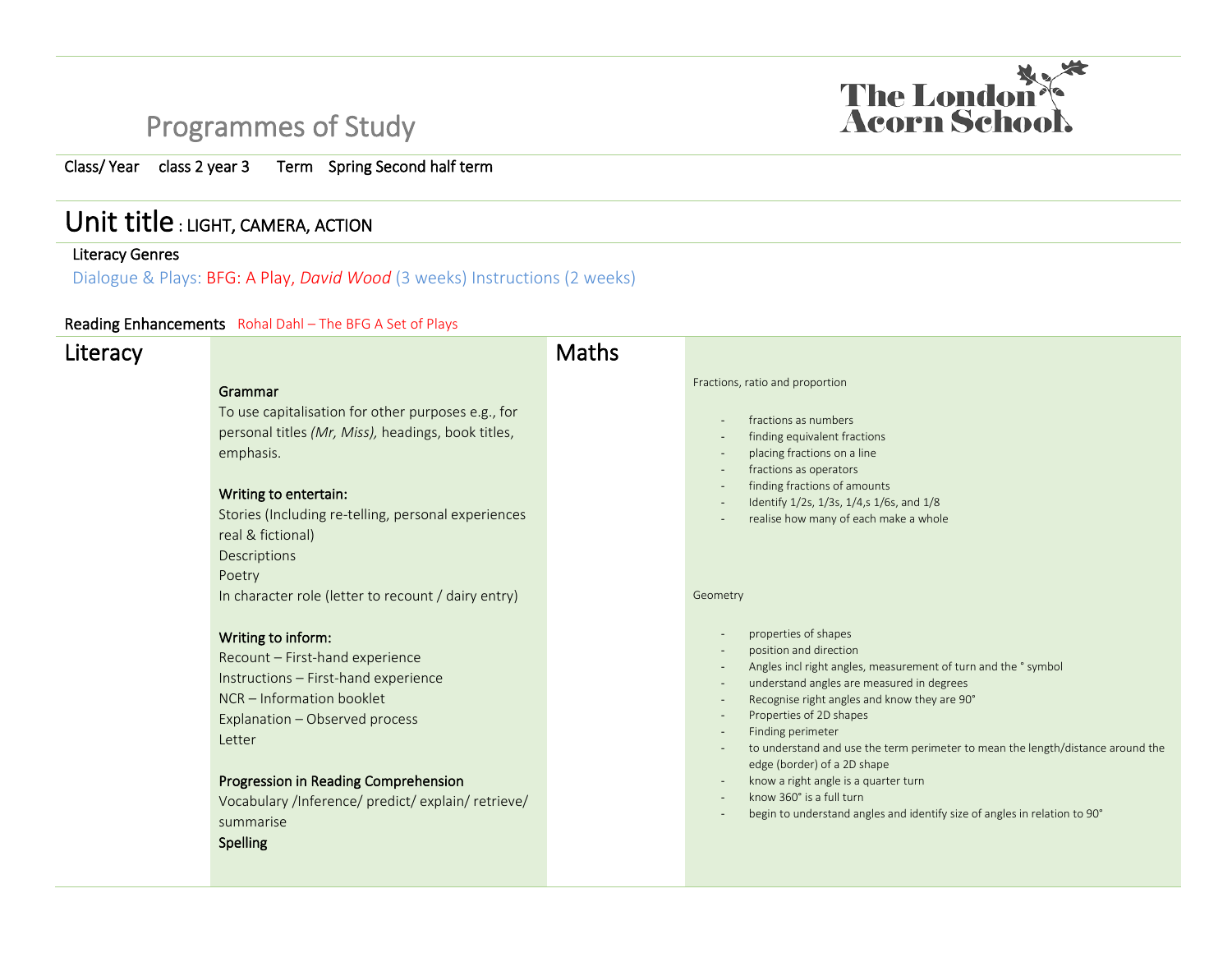|     |                                                                                                                                                                                                                                                                                                                                                                                                                             |                   | Measurement                                                                                                                                                                                                                                                                                                                                                                                                                                                                                                                                                                                                                                                                                       |
|-----|-----------------------------------------------------------------------------------------------------------------------------------------------------------------------------------------------------------------------------------------------------------------------------------------------------------------------------------------------------------------------------------------------------------------------------|-------------------|---------------------------------------------------------------------------------------------------------------------------------------------------------------------------------------------------------------------------------------------------------------------------------------------------------------------------------------------------------------------------------------------------------------------------------------------------------------------------------------------------------------------------------------------------------------------------------------------------------------------------------------------------------------------------------------------------|
|     |                                                                                                                                                                                                                                                                                                                                                                                                                             |                   | begin to calculate using a ruler<br>Money<br>subtract pounds and pence from five pounds<br>use .subtraction, and column methods of addition.counting up (Frog) as a strategy to<br>perform mental subtraction of amounts of money<br>subtract pounds and pence from ten pounds<br>Time<br>$\overline{\phantom{a}}$<br>focuses on time-telling on digital and analogue clocks<br>the calculation of time intervals<br>word problems<br>Tell the time to the nearest minute on analogue and digital clocks<br>(minutes past and minutes to)<br>time events in minutes and seconds<br>find a time after a given interval (not crossing the hour)<br>calculate time intervals                         |
| Art | <b>TEXTILES- FABRIC PAINTING</b>                                                                                                                                                                                                                                                                                                                                                                                            | <b>Humanities</b> | <b>GEOGRAPHY</b>                                                                                                                                                                                                                                                                                                                                                                                                                                                                                                                                                                                                                                                                                  |
|     | Explore the origin and meaning of design<br>$\bullet$<br>patterns in tartan<br>• Use pencil crayons to create a range of<br>patterns<br>• Select a design pattern and create a<br>template on paper using paint<br>• Use different thicknesses of masking tape<br>to create lines, clean edges and maintain<br>white areas of the design<br>Use their pattern design and transfer the<br>$\bullet$<br>process onto material |                   | <b>SCOTLAND</b><br>• Name and locate UK Countries and their cities, the geographical<br>regions and their identifying human and physical characteristic,<br>topographical features including hills, mountains, coasts and<br>rivers. Use patterns and understand how some of these have<br>changed over time.<br>Know the geographical features of Scotland and compare with<br>$\bullet$<br>another European<br>Country - France and South America<br>(google maps)<br>• Understand the physical geography of Scotland including rivers<br>and mountains (Ben Nevis)<br>Use maps atlases, globes and digital/computer mapping to<br>$\bullet$<br>locate countries and describe features studied. |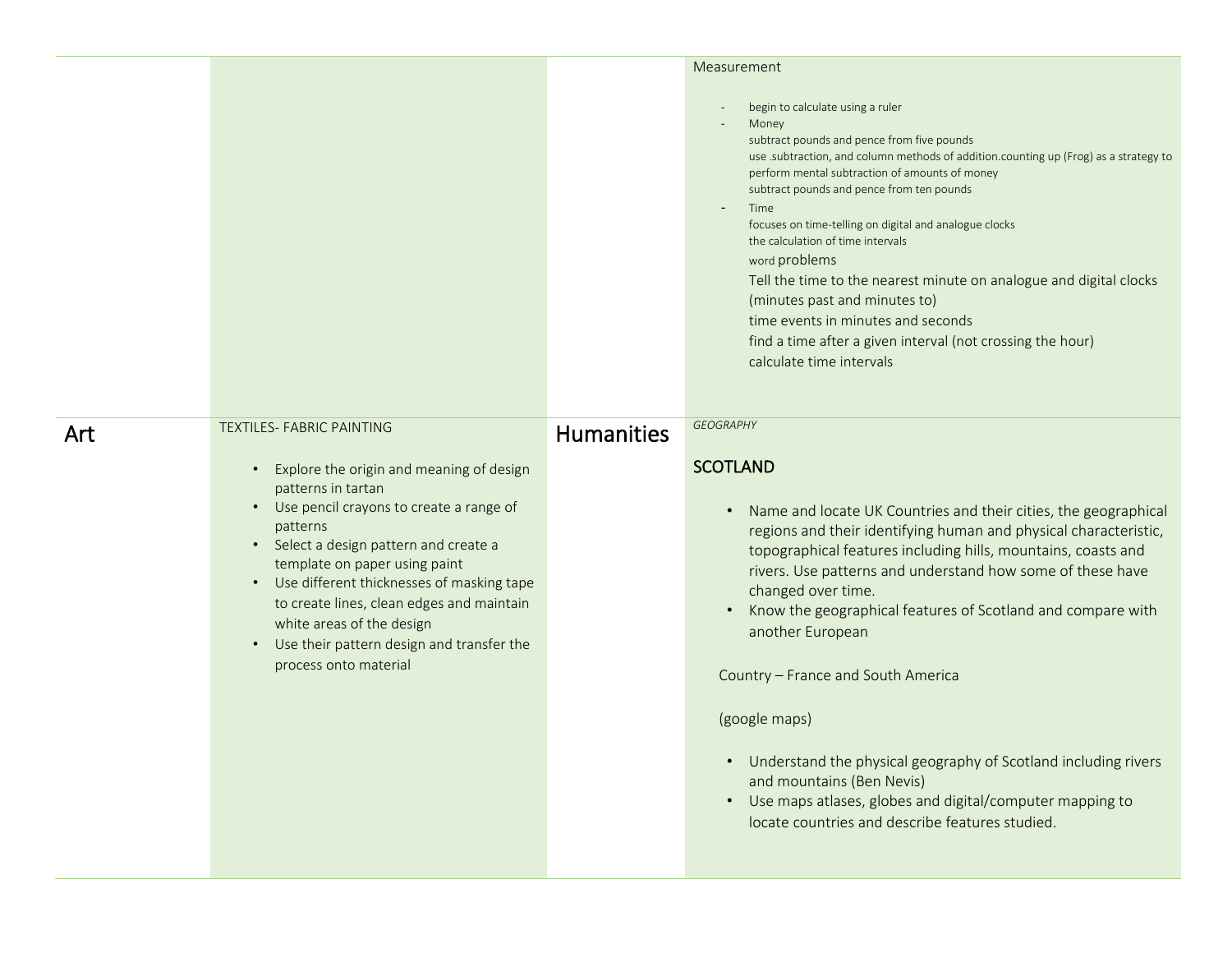| <b>Relationships</b> | SAFE RELATIONSHIPS<br>Respectful Relationship                                                                                                                                                                                                                                                                                                                                                                                                                                                                                                                                                                                                                                                                                                                                                                                                                                                                                                                                                                                                                                                                                                                                                                                                                                                                                                                               | Forest  | The Name of the Tree (Bantu) I D cleavers as a spring tonic. Make                                                                                                                                                               |
|----------------------|-----------------------------------------------------------------------------------------------------------------------------------------------------------------------------------------------------------------------------------------------------------------------------------------------------------------------------------------------------------------------------------------------------------------------------------------------------------------------------------------------------------------------------------------------------------------------------------------------------------------------------------------------------------------------------------------------------------------------------------------------------------------------------------------------------------------------------------------------------------------------------------------------------------------------------------------------------------------------------------------------------------------------------------------------------------------------------------------------------------------------------------------------------------------------------------------------------------------------------------------------------------------------------------------------------------------------------------------------------------------------------|---------|---------------------------------------------------------------------------------------------------------------------------------------------------------------------------------------------------------------------------------|
| and Health           | Being Safe<br>Online Relationship<br>Internet Safety and Harm<br>Mental Wellbeing<br>Children will learn:<br>• what constitutes a positive, healthy relationship and develop the<br>skills to form and maintain positive and healthy relationships<br>• to recognise appropriate and inappropriate physical contact and<br>understand the need to seek and give permission (consent) in<br>different situations<br>• what it means to feel safe, and explore and recognise different<br>early warning signs we have that tell us we might not be feeling<br>safee.g.stress signals such as increased heart rate, sweating, feeling<br>flushed, muscle tension etc.sg<br>• about why someone may behave differently online, including<br>pretending to be someone they are not<br>Children should:<br>• recognise ways in which a relationship can be unhealthy (including<br>online) and if they feel uncomfortable or have their early warning<br>signs telling them they may not be feeling safe, who to talk to fo<br>rsupportsg<br>• understand personal space and unwanted touch and be able to<br>judge what kind of physical contact is acceptable, comfortable,<br>unacceptable and uncomfortable and how to respond (including<br>who to tell and how to tell them )sG<br>. know about their right to keep certain things 'private's G<br><b>MECHANISMS-LEVERS</b> | School  | wreath-based rafts. Physical challenges : explore crossing river,<br>climbing, balancing. ID leeches, water mites. Learn the stop-cut, for<br>notches/tent pegs/decoration.<br><b>PHYSICS - LIGHT</b>                           |
| Design and           | Know that a linkage is a mechanism                                                                                                                                                                                                                                                                                                                                                                                                                                                                                                                                                                                                                                                                                                                                                                                                                                                                                                                                                                                                                                                                                                                                                                                                                                                                                                                                          | Science |                                                                                                                                                                                                                                 |
| technology /         | that uses bars (connecting rods) and                                                                                                                                                                                                                                                                                                                                                                                                                                                                                                                                                                                                                                                                                                                                                                                                                                                                                                                                                                                                                                                                                                                                                                                                                                                                                                                                        |         |                                                                                                                                                                                                                                 |
| Woodwork             | pivot points to create movement<br>Explore how linkages are used in daily<br>life<br>Distinguish between fixed and loose<br>pivots<br>Use prototypes to explore the<br>movement of basic linkages using<br>pivot points and bars<br>Know that there is a user and a<br>purpose for a mechanism and explore<br>how a range of puppets move with<br>linkages systems<br>Create a design idea based on the<br>effectiveness of prototypes using a<br>trial and error approach                                                                                                                                                                                                                                                                                                                                                                                                                                                                                                                                                                                                                                                                                                                                                                                                                                                                                                  |         | Know how seasonal change affects light.<br>Know how light is reflected from surfaces.<br>Explain how shadows are formed.<br>Know that the size of shadows change depending on the<br>position and strength of the light source. |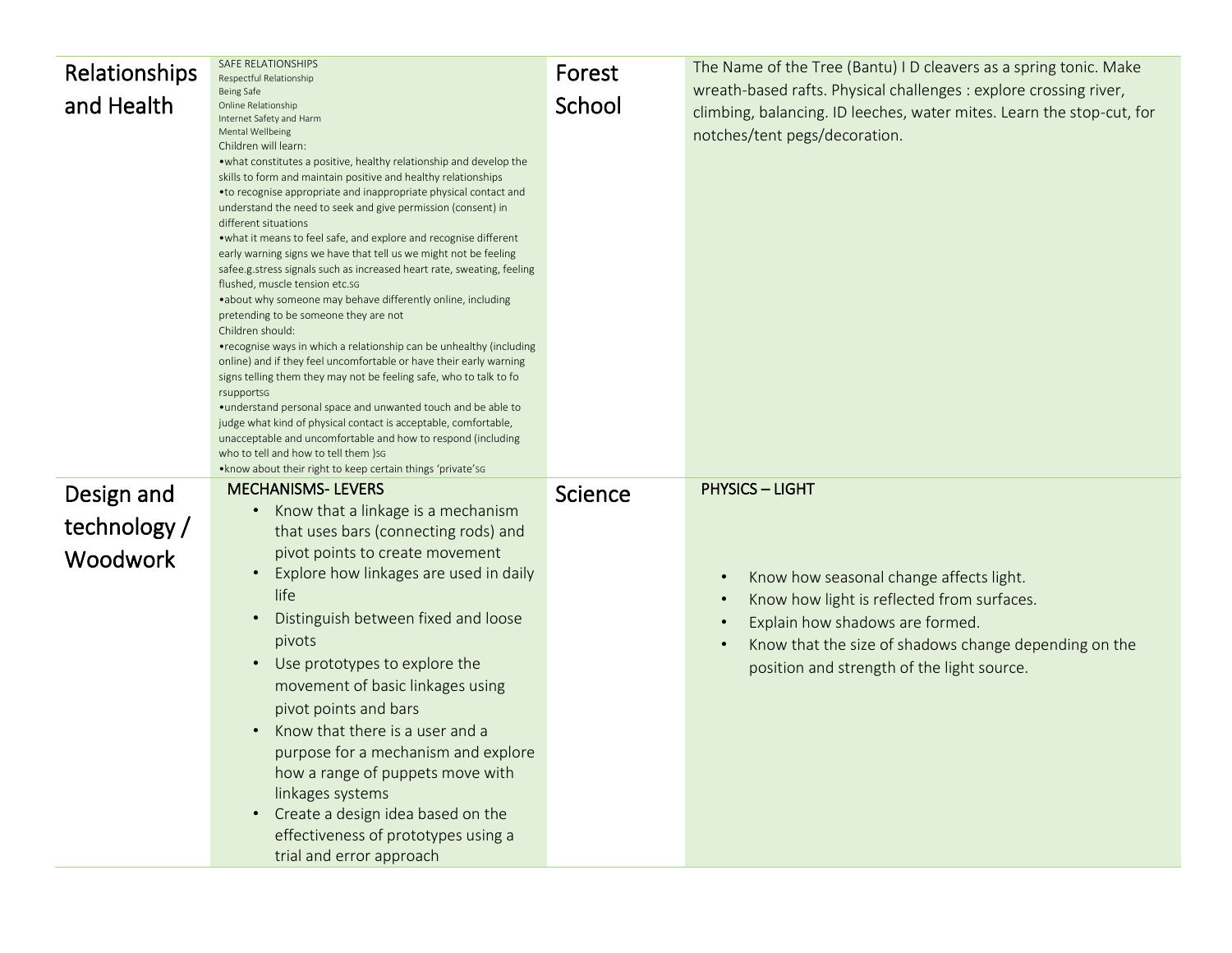|                                    | Know how to measure, mark out,<br>$\bullet$<br>hold, cut and join components<br>correctly<br>Evaluate the effectiveness of the<br>$\bullet$<br>product in relation to the design<br>criteria and purpose and say how it<br>could be improved using diagrams<br>and annotations.                                                                                                                                                                                                                                                                                                                                                                                                                                                       |              |                                                                                                                                                                                                                                                                                                                                                                                                                                                                                                                                                                                                                                                                                                                                     |
|------------------------------------|---------------------------------------------------------------------------------------------------------------------------------------------------------------------------------------------------------------------------------------------------------------------------------------------------------------------------------------------------------------------------------------------------------------------------------------------------------------------------------------------------------------------------------------------------------------------------------------------------------------------------------------------------------------------------------------------------------------------------------------|--------------|-------------------------------------------------------------------------------------------------------------------------------------------------------------------------------------------------------------------------------------------------------------------------------------------------------------------------------------------------------------------------------------------------------------------------------------------------------------------------------------------------------------------------------------------------------------------------------------------------------------------------------------------------------------------------------------------------------------------------------------|
| <b>Religious</b><br><b>Studies</b> | <b>ISLAM</b><br>• Important aspects of social life (e.g. the<br>importance of greetings, good manners,<br>respect and kindness to guests,<br>honesty).<br>. Important aspects of family life (e.g.<br>roles and responsibilities of all family<br>members; facilities for wudu, salah and<br>dietry requirements; the importance of<br>cleanliness and patience).<br>. What Muslim values tell us with regard<br>to fairness.<br>• Practices surrounding the birth and<br>naming of children<br>• Discuss the belief in hereafter<br>• Explore the books of guidance: the<br>Qur'an how it is revealed and used, its<br>structure, its special respect with which<br>it is treated and its relationship with<br>Turah Zabur and Injil | <b>PE</b>    | <b>ATHLETICS</b><br>$\bullet$<br>Can apply variety of speeds for different running lengths. Can<br>$\bullet$<br>perform jumps with standing and running take off. Can send<br>different objects to gain distance, accuracy and improve<br>performance.<br><b>SPORTSMANSHIP &amp; INVASION</b><br>$\bullet$<br>Send a ball for a team member to receive and travel into<br>$\bullet$<br>another space to make forward progress. Participate and co-<br>operate in small, sided games against an opponent with rule<br>understanding. Receive a ball and incorporate sending to a<br>team member or shoot at a target. Practice attacking and<br>defending principles. Work in a small team to apply FSS's and<br>SSS's in game play. |
| French                             | To recap phonics of vowel sounds<br>To learn nouns for pets and<br>adjectives to describe them<br>To understand basic sentences<br>$\bullet$<br>containing animal vocabulary<br>To construct basic sentences<br>$\bullet$<br>To learn animal noises in French<br>$\bullet$                                                                                                                                                                                                                                                                                                                                                                                                                                                            | <b>Music</b> | Pupils will develop their performing, composing and listening skills<br>Pupils will learn about the interrelated dimensions of music<br>Pupils will use a range of classroom instruments to create and manipulate sounds,<br>develop a strong sense of pulse and rhythm and establish good ensemble<br>performance skills.<br>Pupils will sing a wide number of songs and develop their vocal range, intonation,<br>$\bullet$<br>articulation, blending and a joy for singing.                                                                                                                                                                                                                                                      |